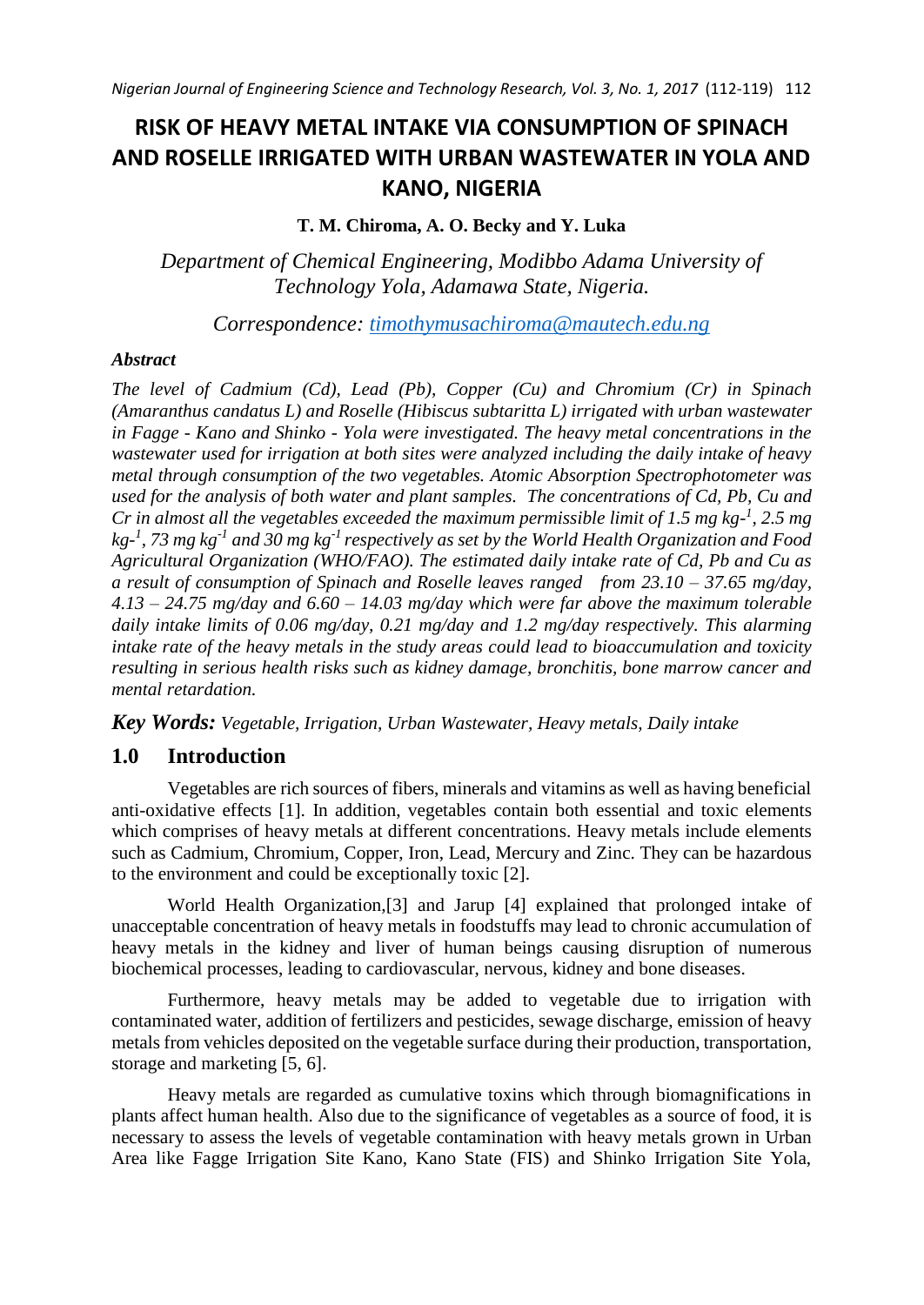Adamawa State (SIS) which may be polluted as a result of using urban wastewater for irrigation.

This research is aimed at determining the level of heavy metals which include Cadmium (Cd), Chromium (Cr), Copper (Cu) and Lead (Pb) in vegetables (Spinach and Roselle) and waste water for irrigation as well as estimating the daily intake of heavy metals through consumption of the vegetables.

# **2.0 Materials and Method**

#### **2.1 Vegetables**

Vegetable samples were randomly harvested from the study areas Fagge and Shinko irrigation sites in Kano and Yola respectively. The Roselle (*Hibiscus subtaritta L*) and Spinach (*Amaranthus candatus L*) samples were collected in different polythene bags and were transported to Chemical Engineering Laboratory of Modibbo Adama University of Technology Yola. The samples were thoroughly washed with tap water to remove sand, dirt and possible parasites as practiced by the consumers. The samples were sorted into leaves and stems after which they were dried at  $60^{\circ}$ C in an oven to constant weight. The samples were weighed into a porcelain crucible and heated in a muffle furnace at a temperature of  $450^{\circ}$ C for one hour. The ash samples were grounded with porcelain mortal and piston after which it was passed through 2 mm sieve and stored in plastic containers. 0.2 g of each of the ash samples were dissolved in one molar hydrochloric (1M HCl) acid. The resulting solution was filtered with Whatman No 1 filter paper and the heavy metals were analyzed using Atomic Absorption Spectrophotometer (AAS).

#### **2.2 Water**

The concentrations of the heavy metal in irrigation water were evaluated using standard method for examination of water and wastewater [7]. 50 mL of each water sample was transferred to an evaporating dish and evaporated on a steam bath to about 20 mL. 10 mL of 8M Nitric acid (NHO<sub>3</sub>) was added and evaporated on a hot plate to near dryness. The residue was quantitatively transferred using two aliquots of 10 and 15 mL of concentrated nitric acid into a 250 mL flask. 20 mL of perchloric acid (HClO4) was added and boiled until the solution became clear and white fumes of perchloric acid appeared. It was then cooled and de-ionized water was added and the solution filtered. The filtrate was quantitatively transferred to a 100 mL volumetric flask with two portion of 5 ml de-ionized water. The solution was made to mark and mixed thoroughly. The heavy metals were analyzed using Atomic Absorption Spectrophotometer.

#### **2.3 Daily Heavy Metal Intake**

The daily intake of heavy metals through the consumption of vegetable was obtained according to the expression [8] in equation 1.

Daily intake of heavy metals (mg /day) = [Daily Vegetable consumption]  $x$ 

[Heavy metal concentration]----------------(1)

# **3.0 Results and Discussion**

The results of heavy metal concentrations in the vegetable leaves and stems from Fagge irrigation site (FIS) – Kano and Shinko irrigation site (SIS) - Yola are presented in Figures 1 – 4. The highest concentration of Cd was found in spinach leaves from SIS – Yola as seen in Figure 1. This may be a reflection of the high concentration of Cd in the irrigation wastewater as shown in Table 3. Although Cd was not detected from the irrigation water from FIS – Kano, the high concentrations in the vegetables may be from aerial deposition, soil or use of pesticides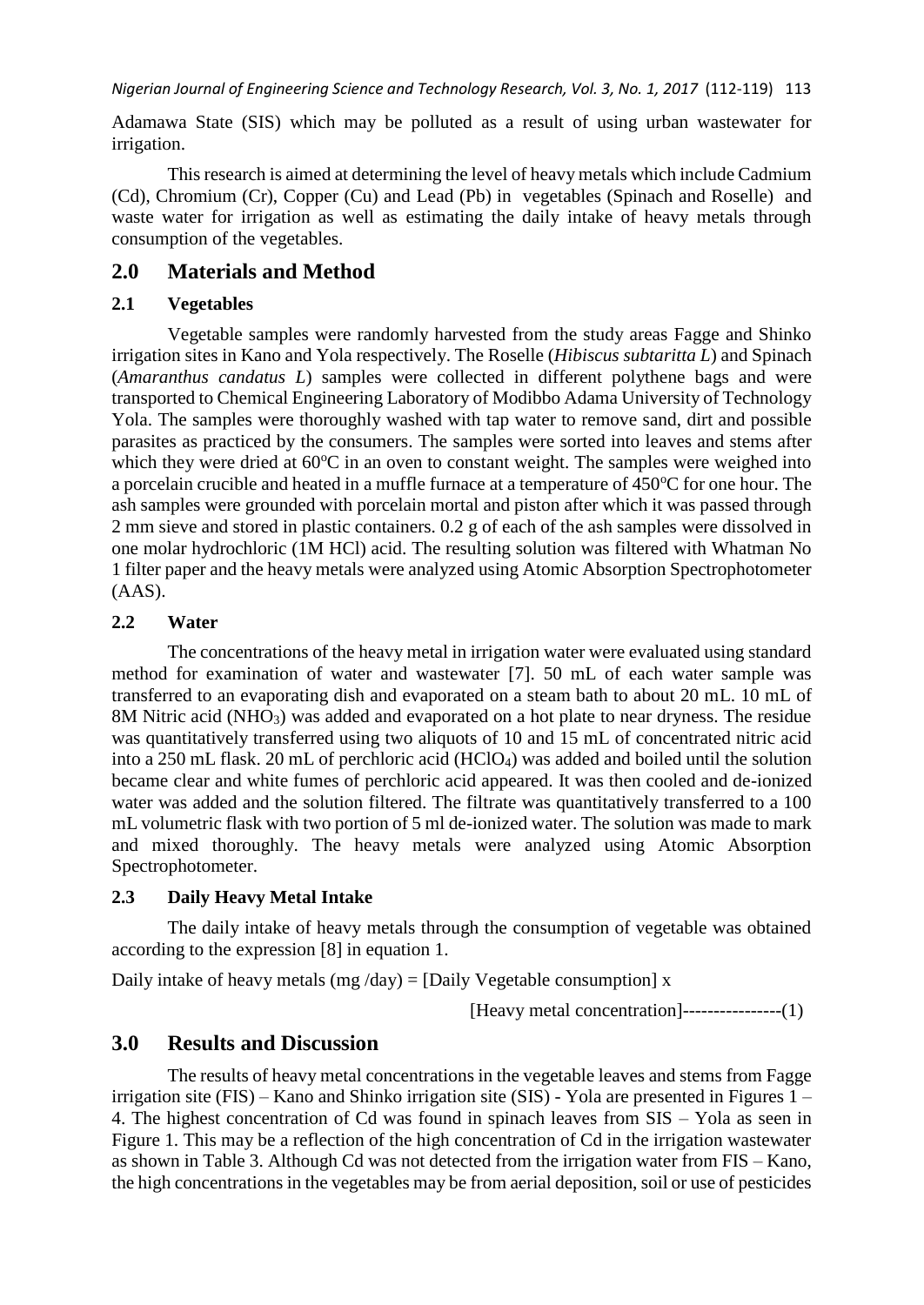which was not studied. With exceptions of Roselle stems from FIS –Kano in which Cd was not detected, concentrations of Cd in all parts of vegetables under study exceeded the Maximum set standard of 1.5 mg  $Kg^{-1}$  for prevention of food adulteration [9].

Although Lead (Pb) was not detected in Spinach at FIS – Kano and in Roselle at SIS – Yola, higher concentrations of Lead (Pb) were observed in Spinach leaves from SIS – Yola and Roselle stem from FIS – Kano. All the concentrations of Lead (Pb) found in the vegetables from both sites were above the maximum permissible limit of 2.5 mg  $Kg^{-1}$  for prevention of food adulteration [9] as shown in Figure 2. Exposure to high concentration of Pb affects the body building system, more especially children whose major organs such as brain are still under developed making them more vulnerable compared with adults [10, 11].



The variations of Copper (Cu) concentration in Spinach and Roselle are shown in Figure 3. With the exceptions of Spinach leaves and stem from SIS – Yola, concentrations of Cu in all vegetables were below the maximum permissible limits set by WHO [12]. Thisshows that Spinach and Roselle from FIS – Kano and Roselle from SIS – Yola are safe for consumption, but because of the large amount of the vegetable consumption by Nigerians, the estimated range of daily intake rate of Cu is still above the limits set by WHO [12] as shown in Tables 1 and 2.

The variations of the concentrations of Cr were shown in Figure 4. With the exceptions of Spinach and Roselle leaves from FIS – Kano, all concentrations of Cr in vegetables were above the maximum limits of WHO [12]. Irrespective of the high concentrations of Cr in the vegetables, the estimated range of Cu intake rate in the vegetables is still below the maximum level set by Agency of Toxic Substances and Disease Registry (ASTD) [13] as seen in Tables 1 and 2.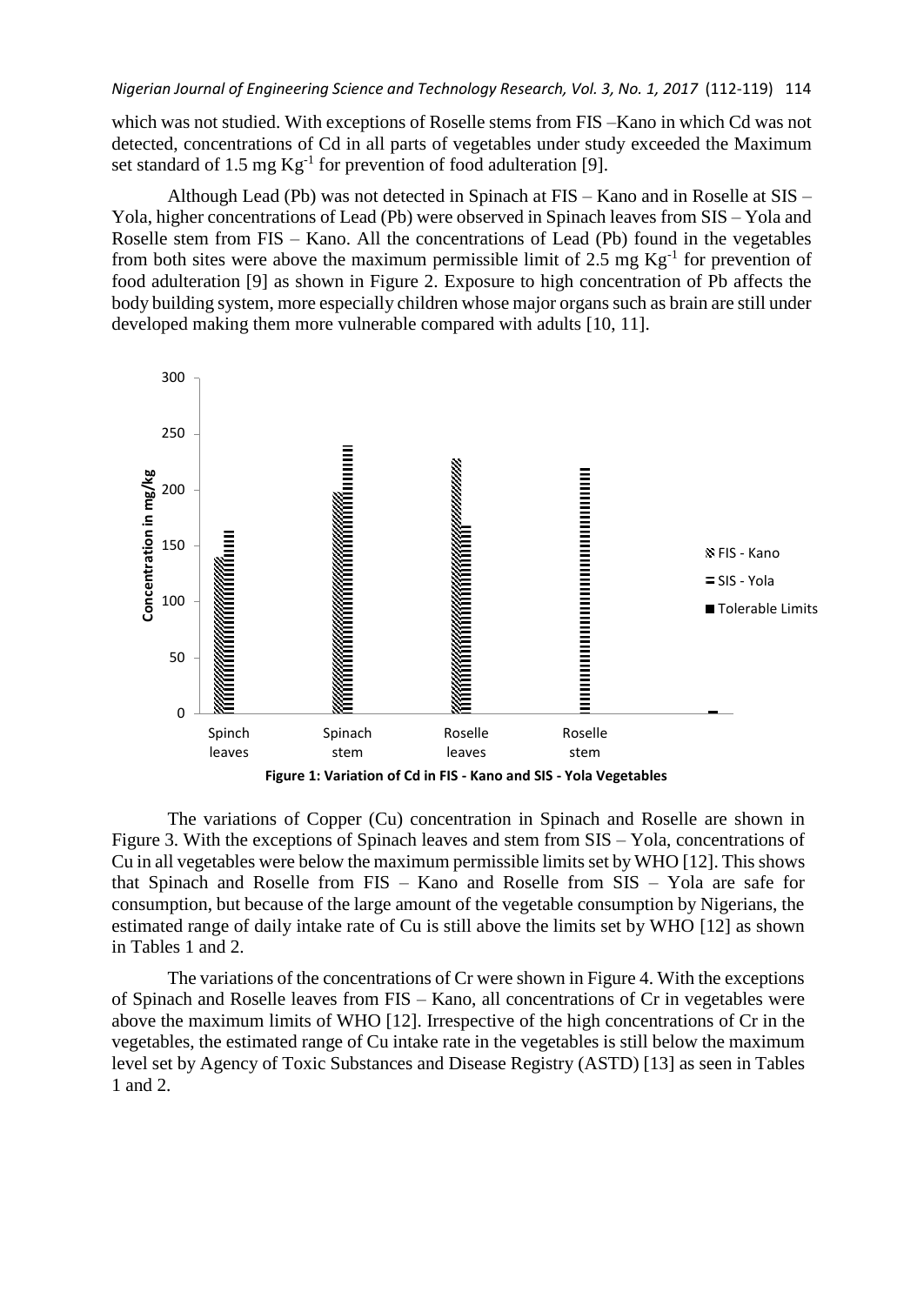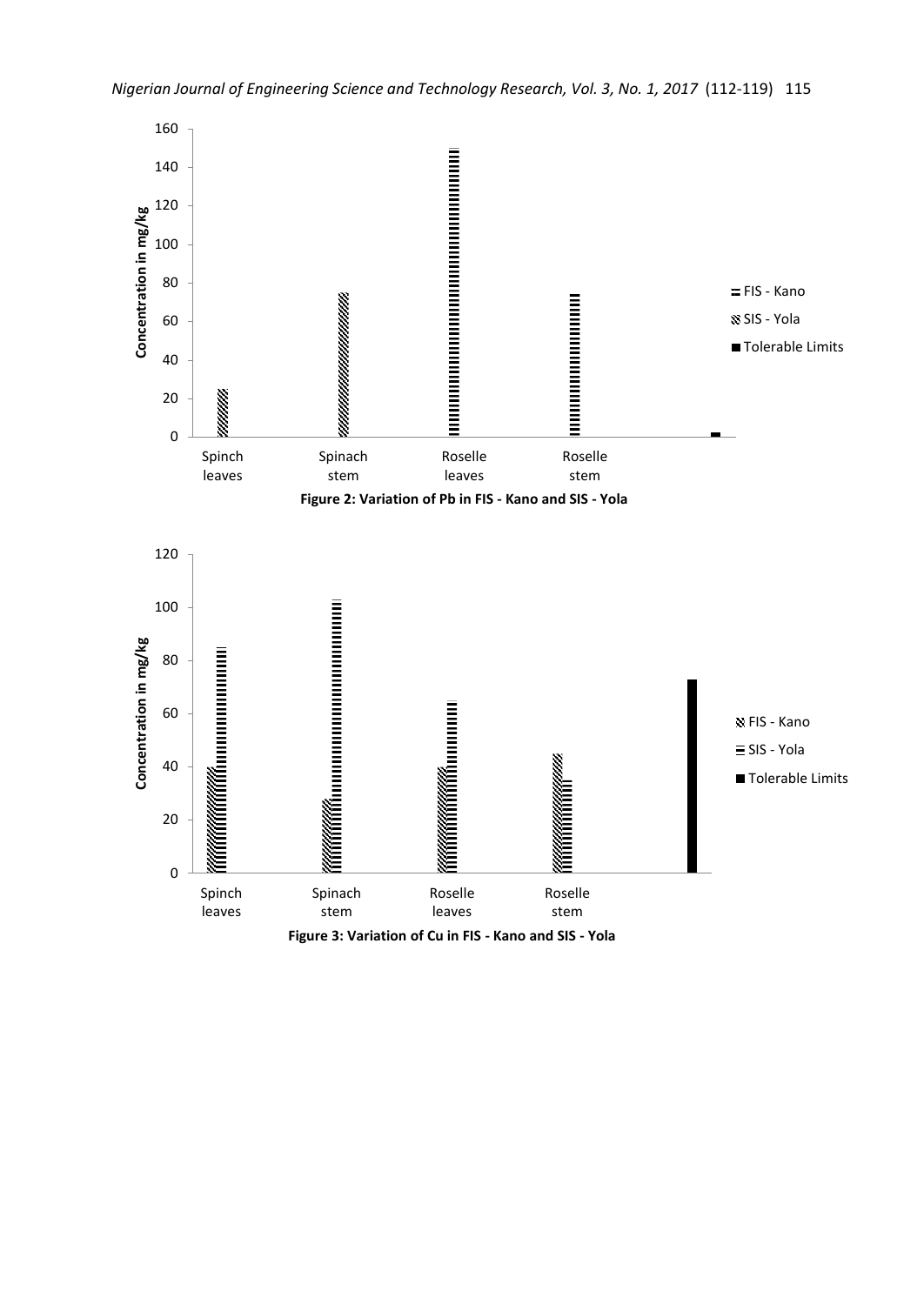

Most of the Northern parts of Nigeria use the vegetable leaves of Spinach and Roselle for making delicacies. Therefore the daily intake of the heavy metals (mg/day) can be calculated from equation 1. Thus the concentrations of the heavy metal in the leaves of the vegetables are used for the estimation of the daily metal intake.

The National Nutrition and Food Research Institute of Iran estimated the average consumption of edible vegetable as 218g/person/day [14]. Also the Consumer Council of Zimbabwe's total dietary study estimated a leafy vegetable consumption rate for low income urban dweller to be 183 – 219 g/person/day for adult of 60kg body weight [15]. The estimated average consumption of vegetables in Nigeria is 165 g/person/day for adult with average body weight of 60 kg [16]. The estimated heavy metal intake rate from Yola and Kano are shown in Tables 1 and 2 below:

**Table 1:** Concentration of Heavy Metals in Spinach leaves (dry weight) and the estimated Heavy Metals Intake Rates by an Adult (of 60kg body wt.) from the FIS-Kano and SIS-Yola

| <b>Metal</b>   | <b>Concentrations of Heavy Metal</b><br>in Leaves (mg/g Dry Wt.) |                 | <b>Estimated Range of Heavy</b><br>Metal Intake Rate $(mgday^{-1})$ |                 | <b>Maximum</b><br>Limit<br>$(mgday^{-1})$ |  |
|----------------|------------------------------------------------------------------|-----------------|---------------------------------------------------------------------|-----------------|-------------------------------------------|--|
|                | <b>FIS-Kano</b>                                                  | <b>SIS-Yola</b> | <b>FIS-Kano</b>                                                     | <b>SIS-Yola</b> |                                           |  |
| C <sub>d</sub> | 0.140                                                            | 0.165           | 23.10                                                               | 27.23           | $0.06*$                                   |  |
| Pb             | <b>ND</b>                                                        | 0.025           | <b>ND</b>                                                           | 4.13            | $0.21$ <sup>*</sup>                       |  |
| Cu             | 0.040                                                            | 0.085           | 6.60                                                                | 14.03           | $1.2***$                                  |  |
| Cr             | 0.023                                                            | 0.110           | 3.80                                                                | 18.15           | $90^{**}$                                 |  |

 $*$  [17];  $*$ <sup>\*</sup>[13]. ND = Not detected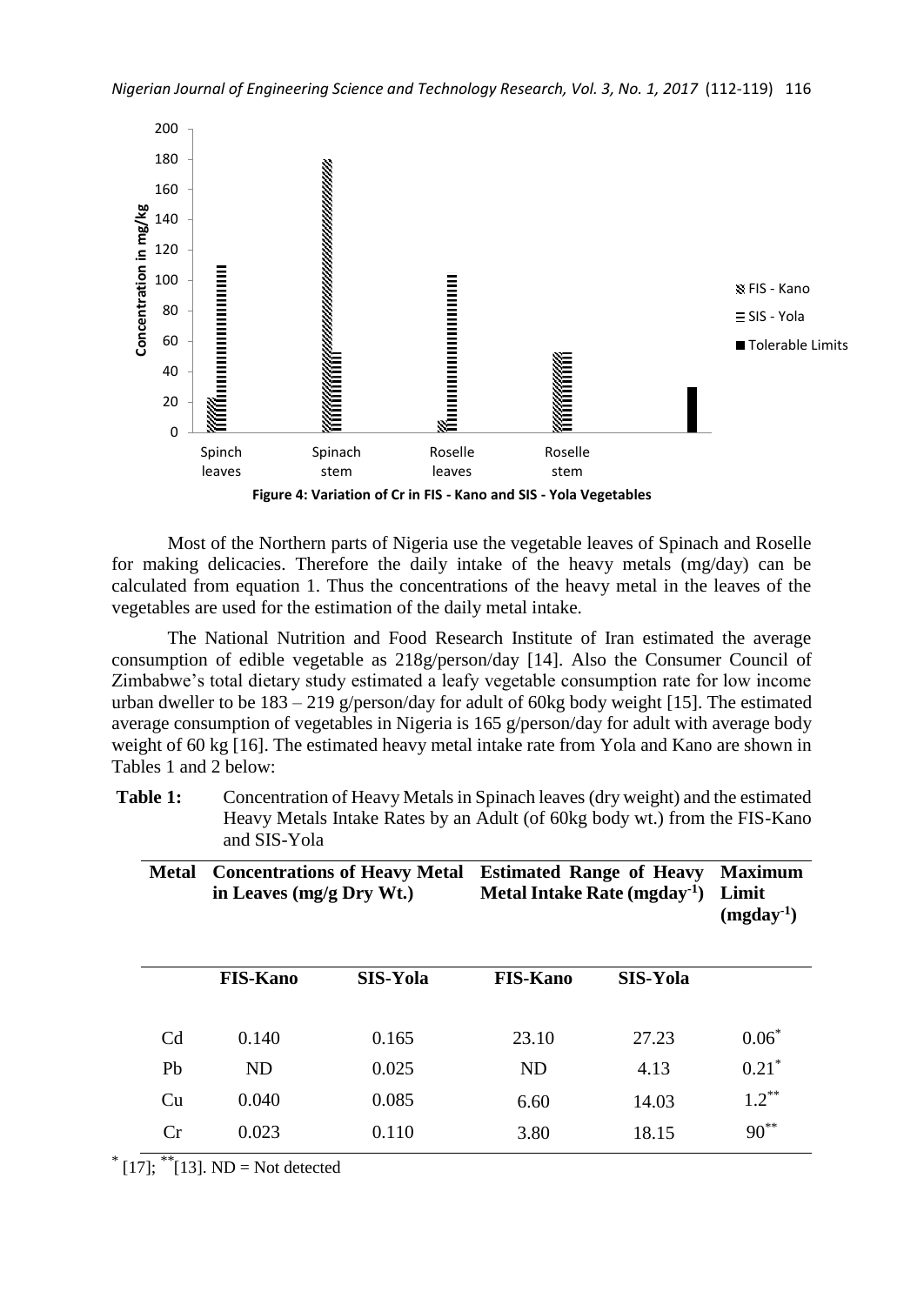**Table 2:** Concentration of Heavy Metals in Roselle leaves (dry weight) and the estimated range of Heavy Metals Intake Rates by an Adult (of 60kg body wt.) from the FIS-Kano and SIS-Yola

| <b>Metal</b>   | <b>Concentrations of Heavy Metal</b><br>in Leaves (mg/g Dry Wt.) |                 | <b>Estimated Range of Heavy</b><br>Metal Intake Rate $(mgday^{-1})$ |                 | <b>Maximum</b><br>Limit<br>$(mgday^{-1})$ |  |
|----------------|------------------------------------------------------------------|-----------------|---------------------------------------------------------------------|-----------------|-------------------------------------------|--|
|                | <b>FIS-Kano</b>                                                  | <b>SIS-Yola</b> | <b>FIS-Kano</b>                                                     | <b>SIS-Yola</b> |                                           |  |
| C <sub>d</sub> | 0.228                                                            | 0.168           | 37.65                                                               | 27.72           | $0.06*$                                   |  |
| Pb             | 0.150                                                            | <b>ND</b>       | 24.75                                                               | <b>ND</b>       | $0.21*$                                   |  |
| Cu             | 0.040                                                            | 0.065           | 6.60                                                                | 10.73           | $1.2***$                                  |  |
| Cr             | 0.008                                                            | 0.105           | 1.32                                                                | 17.33           | $90^{**}$                                 |  |

From Tables 1 and 2 the estimated intake rate of Cd, Pb and Cu for both Spinach and Roselle leaves consumption which ranges from  $23.10 - 37.65$  mg/day,  $4.13 - 24.75$  mg/day and  $6.60 -$ 14.03 mg/day were far above the Provisional Tolerance Daily Intake (PTDI) [17] maximum limits of 0.06 mg/day, 0.21 mg/day and 1.2 mg/day respectively. This alarming intake rate of the heavy metals in the study areas can lead to bioaccumulation and toxicity resulting in kidney damage, bronchitis, bone marrow cancer and mental retardation. The estimated daily intake rate of Cr  $1.32 - 18.15$  mg/day is below the maximum limits of 90 mg/day [13].

Cadmium and Lead daily intake rate in vegetable leaves were far above the Maximum set standard of 0.06 mg of Cd day<sup>-1</sup> and 0.21 mg of Pb day<sup>-1</sup> respectively by Provisional Tolerance Daily Intake (PTDI) [17] at a high alarming rate. While Cu daily intake rate in vegetable leaves from FIS – Kano is 6.60 mg of Cu day<sup>-1</sup> and SIS - Yola ranges between 10.73  $-14.03$  mg of Cu day<sup>-1</sup> which is still above the maximum risk level of 1.2 mg of Cu day<sup>-1</sup>.

From Tables 1 and 2, it was observed that Cd, Pb, Cu and Cr daily intake rate from consumption of Spinach leaves from SIS – Yola are higher compared to FIS – Kano, while Cd and Pb daily intake from consumption of Roselle leaves from FIS- Kano is higher compared to SIS – Yola.

| <b>Site</b>                     | <b>Cd</b> | Pb    | Cп    | $\mathbf{C}\mathbf{r}$ |  |
|---------------------------------|-----------|-------|-------|------------------------|--|
| FIS-Kano                        | ND.       | 0.01  | 0.31  | 0.10                   |  |
| SIS-Yola                        | 0.02      | 0.09  | 0.11  | 0.21                   |  |
| Maximum Limits (FAO, 1985) 0.01 |           | 0.065 | 0.017 | 0.55                   |  |

**Table 3:** Concentration of Heavy Metals in mg/L dry weight in the irrigation waters

ND = Not detected

From Table 3 the concentrations of Cd, Pb in SIS – Yola and Cu in FIS – Kano were above the maximum limits in irrigation waters set by the Food and Agricultural Organization [18]. These might have resulted to the high concentrations of Cd and Pb in the vegetables which were above the WHO/FAO maximum tolerable limits [12] as shown in Figures 1 and 2.

The higher concentration of heavy metals at SIS – Yola may be attributed to the higher vehicular emission due to the location of the site closer to major highway in addition to the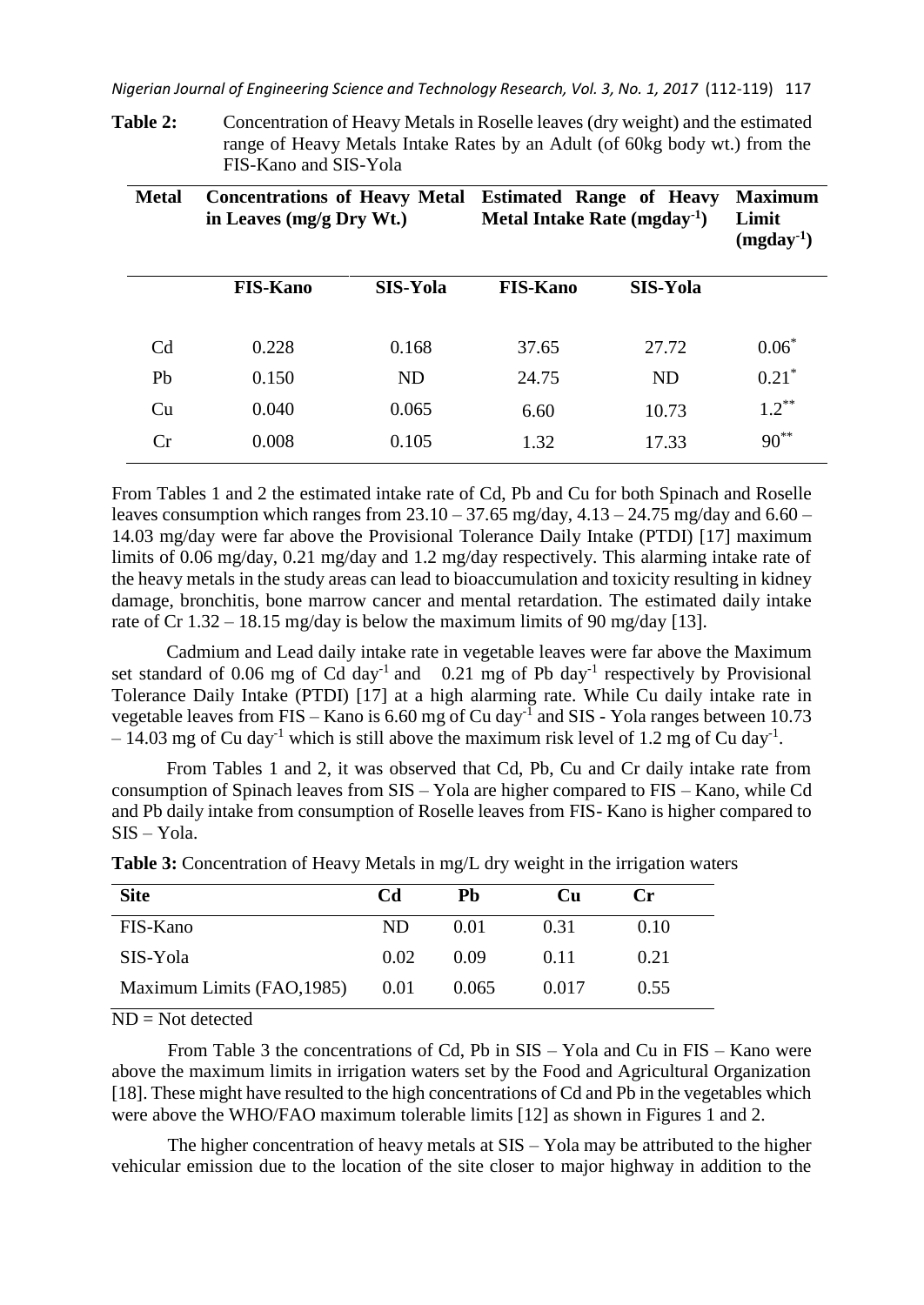contribution of wastewater used for the irrigation from Shinko drainage which comprises of domestic waste generated from Jimeta – Yola.

The concentration of Chromium detected in irrigation waters for both sites were below the maximum limits by FAO [18]. These did not reflect the high concentration of Chromium in the parts of vegetables in Figure 4. This shows that the contamination might be as a result of aerial deposition or the use of fertilizers and pesticides which was not studied.

# **4.0 Conclusion**

From the above studies the following conclusion could be made:

The concentrations of Cd and Pb in SIS – Yola and Cu in FIS –Kano irrigation waters were above the maximum permissible limits set by WHO/FAO, these resulted in contaminations of vegetables cultivated in these areas.

The Spinach and Roselle from Fagge and Shinko irrigation sites in Kano and Yola respectively contained high Cd, Pb, Cu and Cr concentrations above the safe limits prescribed by WHO.

The Cd, Pb and Cu estimated intake rate for the two vegetables were far above the maximum limits set by WHO/FAO and ATSDR. The alarming rate of the estimated intake of these heavy metals in the study areas could lead to toxicity resulting to serious health problems such as kidney damage, bronchitis, bone marrow cancer and mental retardation.

### **References**

- 1. Behemuka, T. E, and Mubofu, E. B. (1999): Heavy Metals in Edible Green Vegetables grown along the sites of the Sinza and Msimbazi rivers in Dar. Es Salaam, Tanzania. *J. Food Chem.* 66:63-6
- 2. Ellen G., Van J. and Tolsma K. (1990): Heavy Metals in Vegetables grown in the Netherlands and in Domestic and Imported Fruits. Z Lebensm Unters Forsch, 190:34-9
- 3. WHO (1992): Cadmium Environmental Health Criteria". Geneva: World Health Organization, :134
- 4. Jarup L. (2003): Hazards of Heavy Metal Contamination. Br Med Bull 2003; 68:167-82
- 5. Chiroma,T. M., Hymore, F. K. and Ebewele, R. O. (2003): Heavy Metal Contamination of Vegetables and Soil Irrigated with Sewage Water in Yola, Nigeria. *Nigerian Journal of Research and Development, Vol. 2, No 2, 60 – 68*
- *6.* Chiroma,T. M., Hymore, F. K. and Ebewele, R. O. (2014); Heavy Metals in Soils and Vegetables Irrigated with Urban Grey Wastewater in Fagge, Kano, Nigeria. *Journal of Environmental Science and Engineering. Vol. 56, (1), 31 -36*
- 7. APHA AWWA WEF (1998); Standard Methods for Examination of Water and Wastewater,  $20<sup>th</sup>$  ed. Section 3120, 337 – 343, In Clesceri, L. S., Greenberg, A. E. and Eaton, A. D. *American Public Health Association.* Washington D. C.
- 8. Cui, Y.J., Zhu, Y.G., Zha, R.H., Chen, D.Y., Huang, Y.Z., Qiu, Y. and Liang, J.Z., (2004): Transfer of Metals from Soil to vegetable in an Area Near a Smelter in Nanning. China. *J. Environ. Int.* 30,785-791.
- 9. Awasthi, S.K., (2000): Prevention of Food adulteration. Act No. 37 of 1954. Central and State Rules as Amended for 1999, Third Ed. Ashoka Law House, New Delhi.
- 10. Carrington, C.D. and Bolger, P.M. (1992): An Assessment of the Hazards of Lead in Food. *J. Regulatory Toxicology and Pharmacology* 16:265-277.